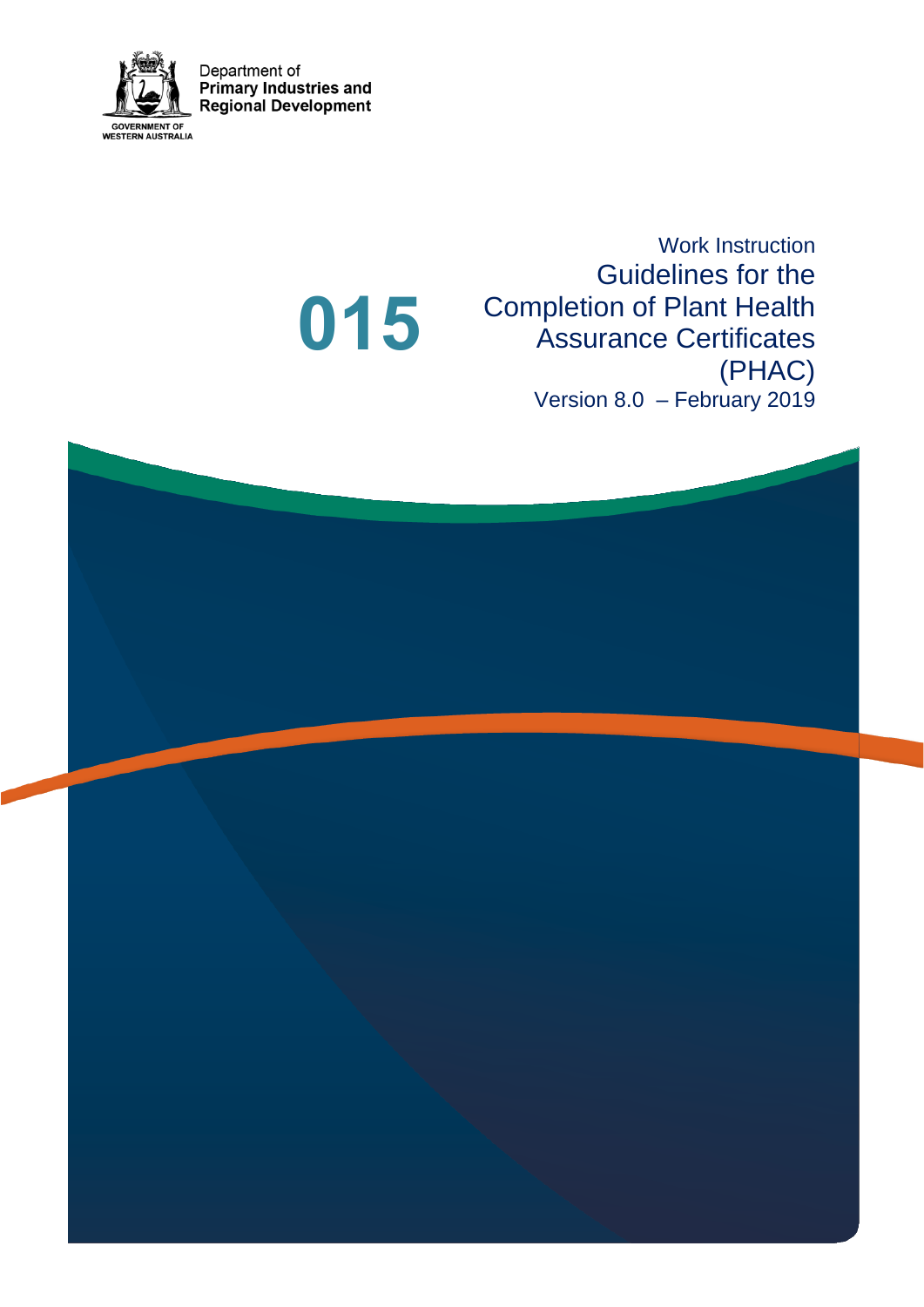## Revision Register

| <b>Issue Number</b> | Date of Issue | <b>Amendments</b>                    |
|---------------------|---------------|--------------------------------------|
| 1.0                 | 19/11/02      | First Revision.                      |
| 2.0                 | 19/07/04      | <b>Revised for new PHAC</b>          |
| 3.0                 | 15/10/04      | Review, formatting and new WI number |
| 4.0                 | 10/08/07      | Section 4.8 Distribution             |
| 5.0                 | 24/07/08      | Review and formatting                |
| 6.0                 | 11/08/09      | Review and formatting                |
| 6.1                 | 17/05/11      | 4.3 A, B & C                         |
| 7.0                 | 31/04/16      | New format, Updated PHAC examples    |
| 7.1                 | 25/05/18      | Review and formatting                |
| 8.0                 | 22/02/19      | Review and formatting                |

## Important disclaimer

The Chief Executive Officer of the Department of Primary Industries and Regional Development and the State of Western Australia accept no liability whatsoever by reason of negligence or otherwise arising from the use or release of this information or any part of it.

Copyright © Department of Primary Industries and Regional Development, 2019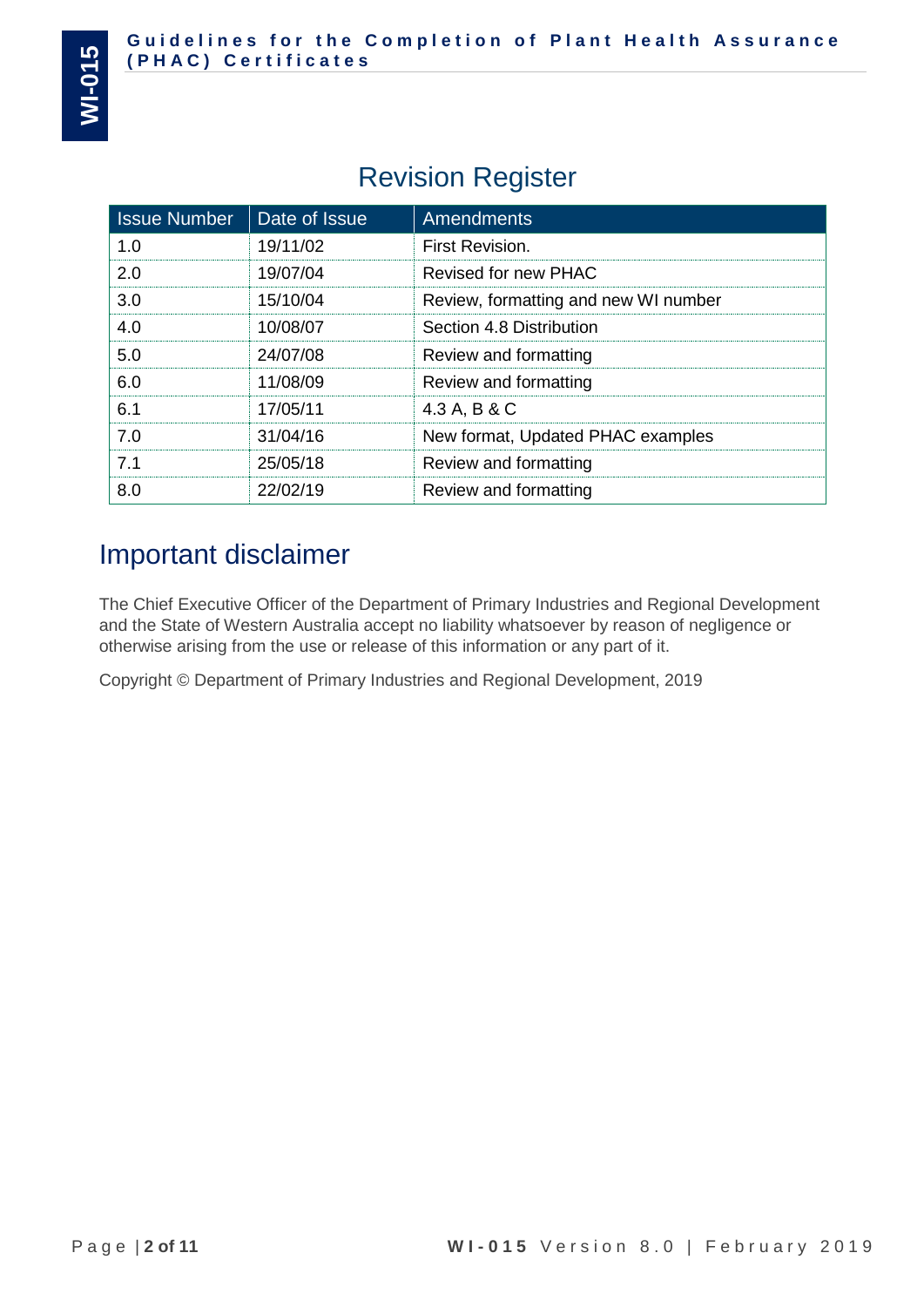# **Contents**

| 1 |     |  |
|---|-----|--|
| 2 |     |  |
| 3 |     |  |
| 4 |     |  |
|   | 4.1 |  |
|   | 4.2 |  |
|   | 4.3 |  |
|   | 4.4 |  |
|   | 4.5 |  |
|   | 4.6 |  |
|   | 4.7 |  |
|   | 4.8 |  |
|   | 4.9 |  |
| 5 |     |  |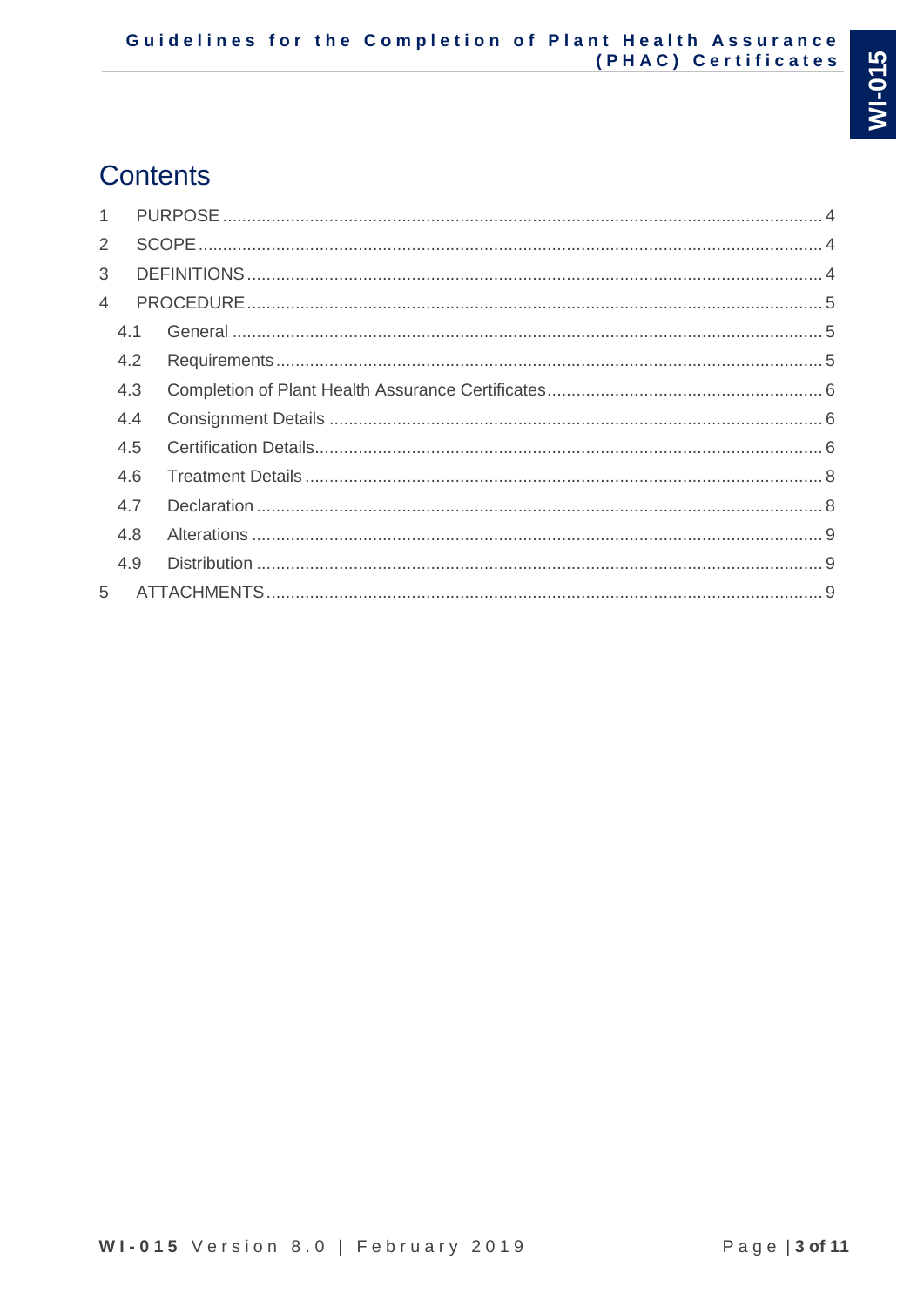

## <span id="page-3-0"></span>1 PURPOSE

The purpose of this work instruction is to provide guidelines for completion of the form Plant Health Assurance Certificate.

## <span id="page-3-1"></span>2 SCOPE

This work instruction covers the requirements for completion and issuance of a *Plant Health Assurance Certificate* by an Authorised Signatory of an accredited business for all produce prepared and certified under a Quality Assurance (QA) arrangement in Western Australia.

'Prepared' includes all produce subjected to a chemical or physical disinfestation treatment and all produce graded to meet a condition requirement by a business operating under a QA arrangement.

## <span id="page-3-2"></span>3 DEFINITIONS

| Accredit                       | means to accredit persons to issue Assurance Certificates                                                                                                                                                                                  |
|--------------------------------|--------------------------------------------------------------------------------------------------------------------------------------------------------------------------------------------------------------------------------------------|
| <b>Assurance Certificate</b>   | means a Plant Health Assurance Certificate.                                                                                                                                                                                                |
| <b>Authorised Signatory</b>    | means an officer of a QA accredited Business whose name<br>and specimen signature is provided as an authorised<br>signatory on the Business's Application for Accreditation.                                                               |
| <b>Business</b>                | means the legal entity responsible for the operation of the<br>QA arrangement detailed on the Business's Application for<br>Accreditation.                                                                                                 |
| CA                             | means a voluntary arrangement between the Department of                                                                                                                                                                                    |
| <b>Certification Assurance</b> | Primary Industries and Regional Development and a<br>Business that demonstrates effective in-house quality<br>management and provides assurance through documented<br>procedures and records that produce meets specified<br>requirements. |
| certified/certification        | means covered by a valid Plant Health Assurance Certificate<br>issued by a Business operating under a QA arrangement                                                                                                                       |
| consignor                      | means the person or business responsible for deciding the<br>first destination of the produce after it leaves the place of<br>certification.                                                                                               |
| consignee                      | means the person or business to whom the produce is<br>initially consigned following certification and who will be<br>responsible for deciding the next destination of the produce if<br>it is reconsigned.                                |
| <b>ICA</b>                     | means Interstate Certification Assurance.                                                                                                                                                                                                  |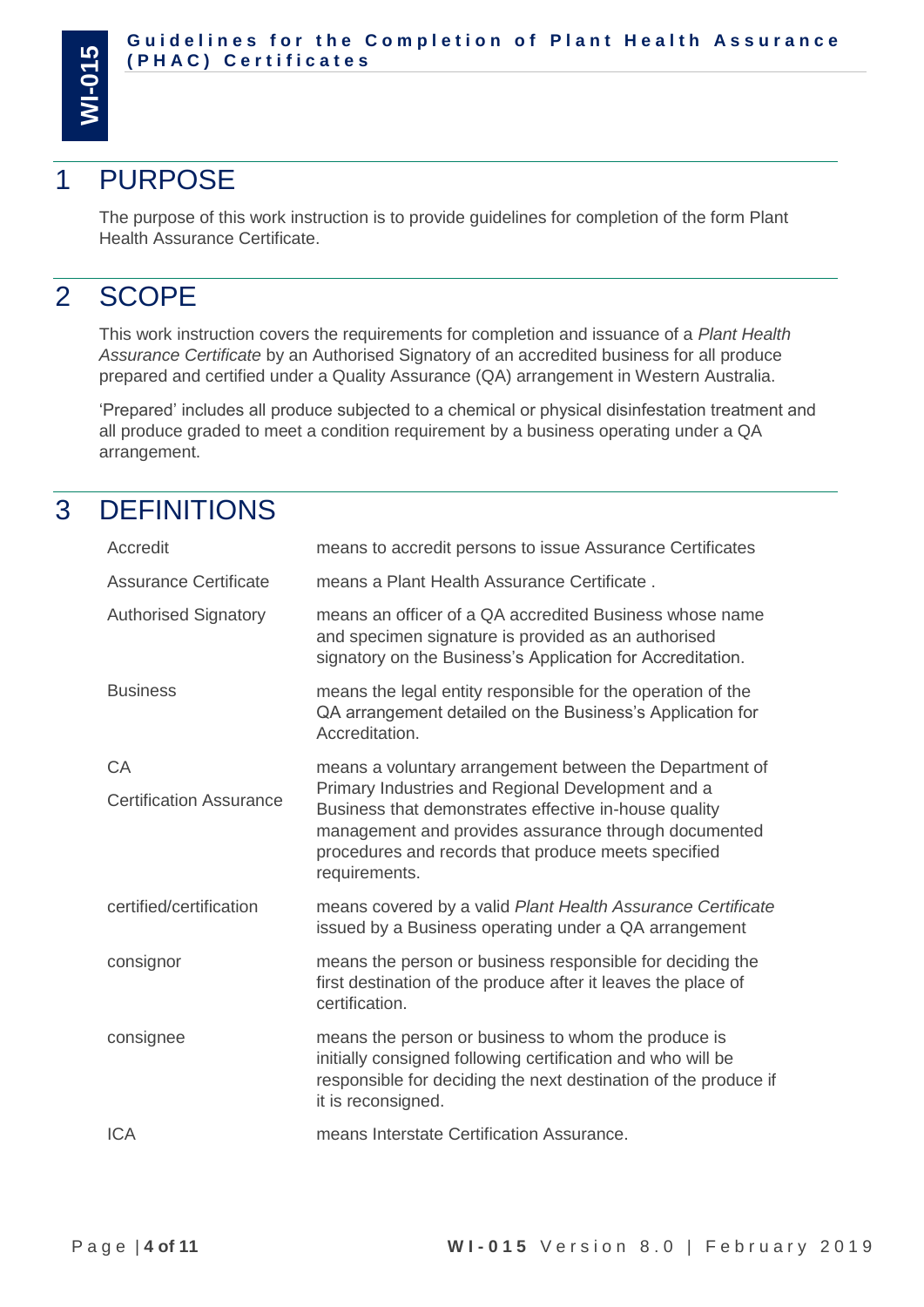| Interstate Certification<br>Assurance | means a system of Certification Assurance developed to<br>meet the requirements of State and Territory governments<br>for the certification of produce for interstate and intrastate<br>quarantine purposes. |
|---------------------------------------|--------------------------------------------------------------------------------------------------------------------------------------------------------------------------------------------------------------|
| original consignment                  | means the whole or intact consignment as it left the place of<br>certification to the consignee.                                                                                                             |
| prepared                              | means subjected to a chemical or physical disinfestation<br>treatment or graded to meet a produce condition<br>requirement.                                                                                  |
| <b>Quarantine Area</b>                | means a pest quarantine area                                                                                                                                                                                 |
| QA Arrangement                        | means a business operation under an approved Interstate<br>Certification Assurance (ICA) or Certification Assurance (CA)<br>arrangement.                                                                     |
| reconsignee                           | means the person or business to which the produce is next<br>consigned after the original consignment.                                                                                                       |
| splitting a consignment               | means the act of dividing an original consignment into<br>sub-consignments for the purpose of:                                                                                                               |
|                                       | sending the sub-consignments to different consignees; or                                                                                                                                                     |

transporting the sub-consignments to the same consignee on different vehicles or via different transport methods. sub-consignment means the part of the original consignment that is being split

# <span id="page-4-0"></span>from the rest of the consignment.

## 4 PROCEDURE

## <span id="page-4-1"></span>**4.1 General**

The form *Plant Health Assurance Certificate* is used to provide evidence that produce has been treated or meets a specified condition, and has been prepared by an accredited Business operating under a QA arrangement.

The form is used to provide evidence to Australian plant quarantine authorities of conformance with applicable quarantine requirements for consignments moving across quarantine barriers (ie state or territory borders or the borders of pest quarantine areas).

## <span id="page-4-2"></span>**4.2 Requirements**

Certificates must be signed by an authorised signatory at the time of dispatch by the business.

PHAC books are not transferable.

All books containing unused certificates must be returned to Quarantine WA when the business ceases to be accredited.

It is an offence under the Biosecurity and Agriculture Management Act 2007 to:

o issue or alter an assurance certificates without being accredited to do so; and/or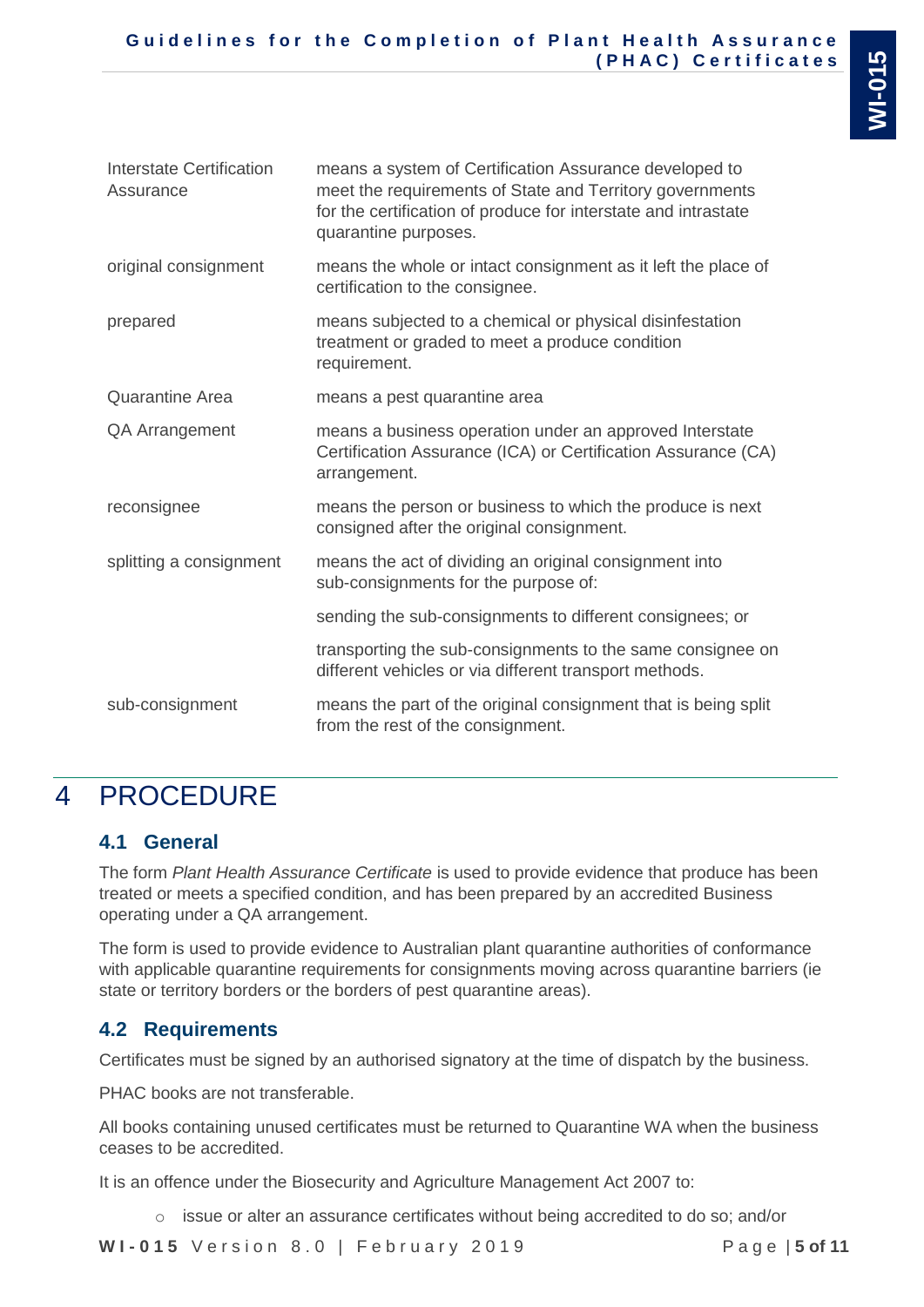- o make false or misleading statements on certificates and declarations; and/or
- o not return unused books upon ceasing accreditation.

### <span id="page-5-0"></span>**4.3 Completion of Plant Health Assurance Certificates**

The form **must** be completed by handwriting, typing or stamping the information in the space provided.

The information **must** be neat and legible and the same information **must** be included on each copy of the certificate.

### <span id="page-5-1"></span>**4.4 Consignment Details**

(Numbering is in accordance with the blank example certificate shown as attachment 1)

#### $(A)$ **Consignor**

Insert the name and physical street address of the person or business consigning the produce.

The consignor is the person or business responsible for deciding where the produce will be sent next after leaving the facility which prepared the produce for certification. The consignor will normally be the owner of the produce, but may be an agent of the owner who makes marketing decisions on behalf of the owner.

Note: PO Box addresses are not acceptable

#### $(B)$ **Consignee**

Insert the name and physical street address of the consignee.

The consignee is the person or business to which the produce is initially consigned. The consignee will normally be the purchaser such as a merchant or wholesaler, but may be an agent of the consignor or purchaser and may be located within or outside Western Australia.

Note: PO Box addresses are not acceptable

#### $(C)$ **Re-consigned To**

This section is to be left blank at the time of issue by the QA accredited Business.

This section is to be completed by the consignee when re-consigning original consignments or reconsigning sub-consignments after splitting the original consignment.

The consignee inserts the name and physical street address of the re-consignee.

Note: PO Box addresses are not acceptable

For additional information on splitting consignments or re-consigning original consignments refer to the Operational Procedure *Splitting Consignments and Re-consigning Original Consignments of Certified Produce* [ICA-17].

### <span id="page-5-2"></span>**4.5 Certification Details**

#### **IP Number, Facility Number and Procedure Number**  $(D)$

Insert the Interstate Produce (IP) Number, Facility Number and Procedure Number of the QA accredited Business that operates the facility in which the produce was prepared for certification and whose name and address is entered at *(e) Accredited Business that Prepared the Produce*.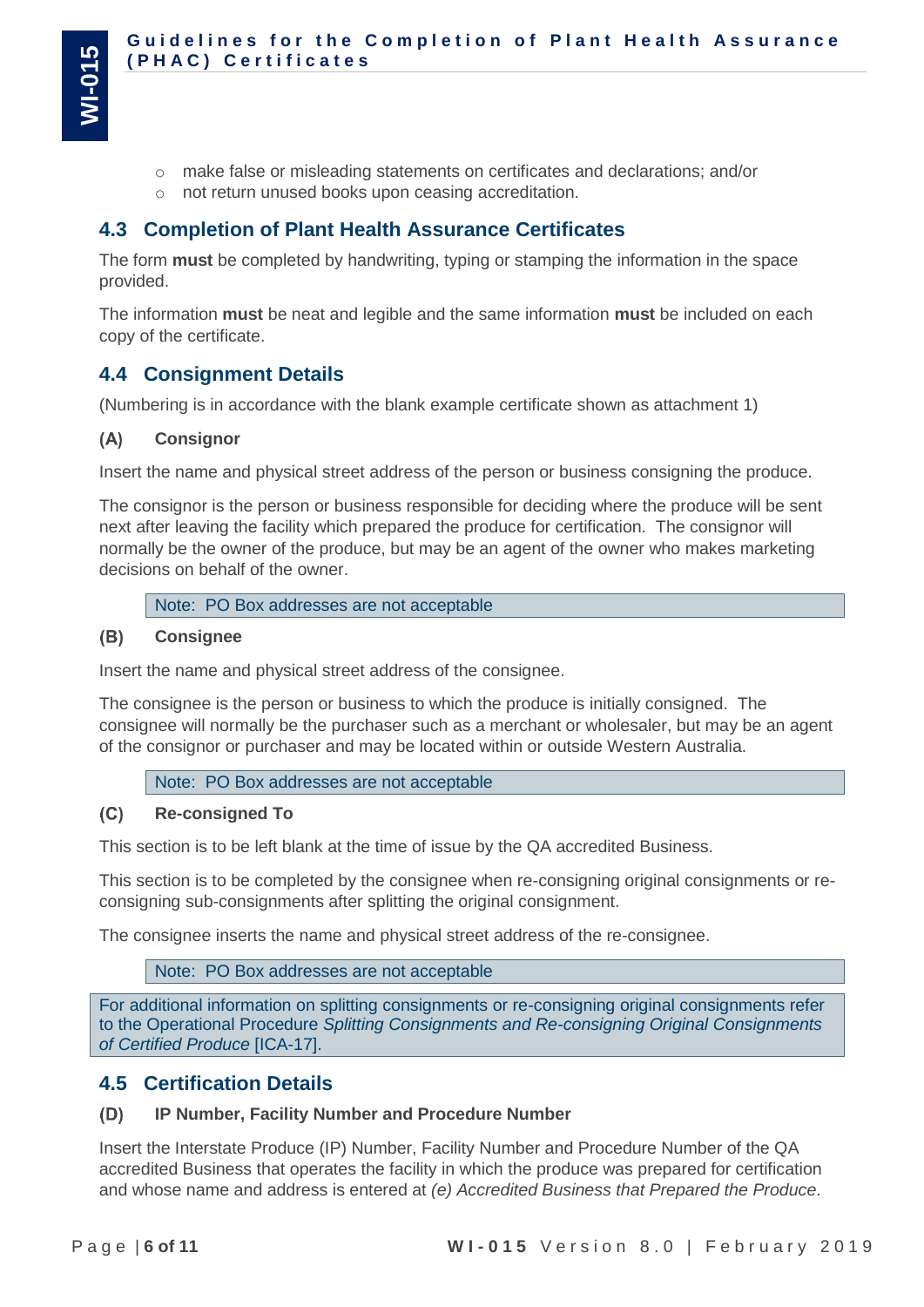**Guidelines for the Completion of Plant Health Assurance ( P H A C ) C e r t i f i c a t e s**

This IP Number **must** be the same as the Interstate Produce (IP) Number marked on the packages.

#### **Accredited Business That Prepared the Produce** (E)

Insert the name and address of the QA accredited Business that operates the facility in which the produce was prepared for certification.

The name and address of the accredited business should be the same as that shown in the Business's Certificate of Accreditation for the QA arrangement.

Where this Business is the same as the consignor the words "Consignor as above" may be used.

#### $(F)$ **Grower or Packer**

Insert the name and address of the grower or packer of the produce.

This should be the "Grown by" or "Packed by" name and address marked on the end of the packages in the consignment.

Where this Business is the same as the consignor the words "Consignor as above" may be used.

#### $(G)$ **Other Facilities supplying produce**

Insert the Interstate Produce (IP) Number's or Name's of other businesses that have supplied produce to be cover under this certificate

#### $(H)$ **Brand Name or Identifying Marks (as marked on packages)**

Insert any distinctive brand name marked on the packages.

#### $(1)$ **Date Code (as marked on packages)**

Insert the date(s) or date code(s) marked on the packages after the produce was prepared and packed. When the consignment includes packages with different dates or date codes, include all dates or date codes marked.

#### **Number of Packages**  $(J)$

Insert the number of packages in the consignment covered by the certificate. A separate line should be used for each type of produce and/or each type of package covered by the certificate.

#### $(K)$ **Type of Packages**

Insert the type of packages. Terms such as carton, tray or bulk bin should be used.

#### $(L)$ **Type of Produce**

Insert the common name of the type of produce prepared.

The Authorised Signatory **must** rule off under the last entry in the number and type of packages and type of produce columns in accordance with the attached example to prevent changes or additions after issue (refer Attachment 2)

#### $(M)$ **Authorisation for Split Consignments**

The QA accredited Business issuing the Assurance Certificate **must not** complete this section. Individual Assurance Certificates **must** be issued to cover each consignment (ie a discreet quantity of product transported to a single consignee at one time) to avoid splitting of consignments.

**W I - 0 1 5** V e r s i o n 8 . 0 | F e b r u a r y 2 0 1 9 P a g e | **7 of 11**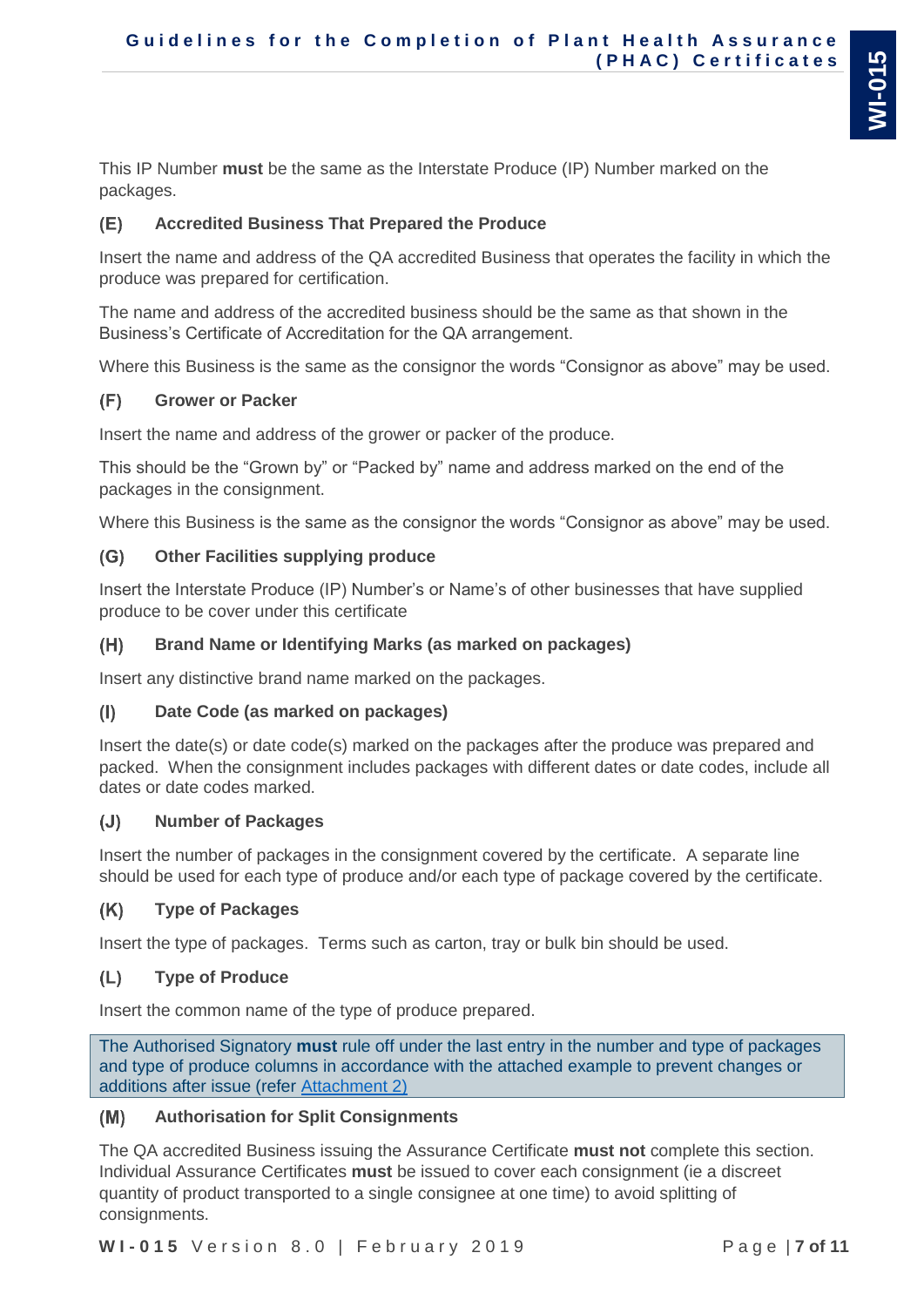This section **must** only be completed by a Business accredited under a QA arrangement for splitting original consignments (refer *Splitting Consignments or Re-consigning Original Consignments of Certified Produce* [ICA-17]).

### <span id="page-7-0"></span>**4.6 Treatment Details**

#### $(N)$ **Treatment**

Insert the treatment that has been applied to the produce

#### $(O)$ **Chemical (Active Ingredient)**

Insert the chemicals active ingredient (*if applicable).*

#### $(P)$ **Date**

Insert the date or dates of treatment or grading for condition. Where the consignment contains packages prepared on several dates, enter each date of treatment or grading in the date column.

#### $(Q)$ **Concentration / Duration and Temperature**

Insert the chemical mix concentration, treatment duration and temperature *(if applicable).* ie. for flood spaying with fenthion – "412.5ppm spray for 10 sec then wet for 60 sec"

#### **Additional Certification**  $(R)$

This section **must** only be completed by a QA accredited Business where the additional certification is covered by the QA arrangement(s) or area or property freedom accreditation(s) under which the Business is accredited.

This section is to include additional certification required for-

- 1. movement of produce from a Quarantine Area; or
- 2. entry to an importing State or Territory.

Each additional certification **must** be sequentially numbered.

Additional certification may include statements concerning freedom from a pest or disease or condition of produce at the time of certification.

Any unused space in this section **must** be ruled off by the Authorised Signatory prior to issue (Attachment 2)

### <span id="page-7-1"></span>**4.7 Declaration**

The Declaration section of an Assurance Certificate may only be completed and signed by an Authorised Signatory of a QA accredited Business in accordance with the terms and conditions of the Business's QA arrangement.

#### **Authorised Signatory's Name**  $(S)$

Insert the issuing Authorised Signatory's full printed name.

#### $(T)$ **Signature**

Insert the issuing Authorised Signatory's signature.

#### $(U)$ **Date**

Insert the date of issue.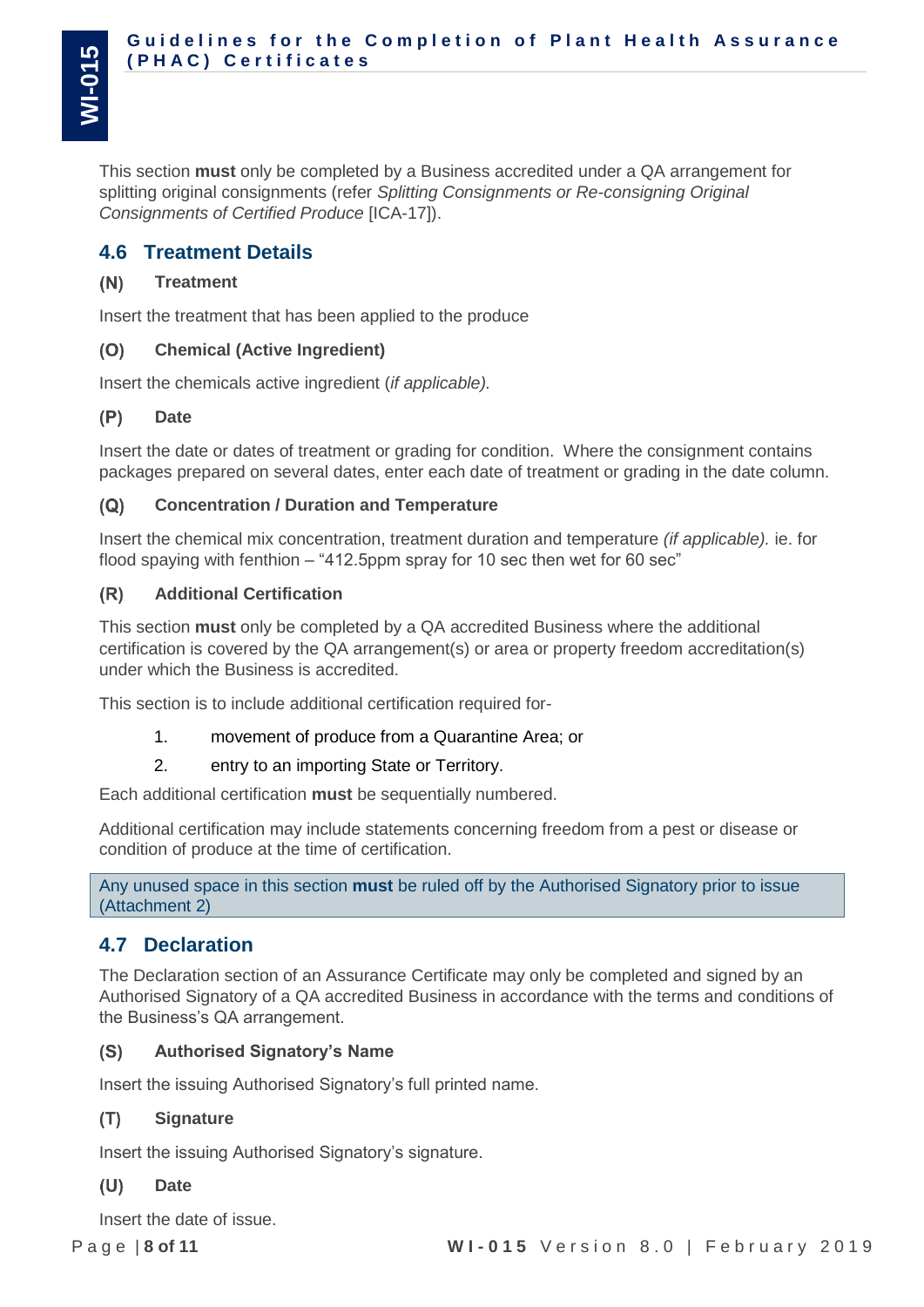### <span id="page-8-0"></span>**4.8 Alterations**

Where a minor error has been made in completion of an Assurance Certificate, the certificate may be amended by placing a single line through the incorrect information and inserting the correct information next to the alteration. An Authorised Signatory of the Business issuing the certificate **must** place their initials in close proximity to the amendment to verify the alteration.

An example of a correctly completed alteration is shown in Attachment 2 in the 'Type of Packages' section of the certificate.

Where the error is substantial or involves a number of sections on the certificate, the certificate **must** be cancelled and a new certificate completed. Where a certificate is cancelled, the word 'CANCELLED' **must** be written across the form and the original copy **must** be maintained with the duplicate copy of the cancelled certificate.

Under no circumstances must a person other than an Authorised Signatory of the Business that issued the certificate alter a completed Plant Health Assurance Certificate.

### <span id="page-8-1"></span>**4.9 Distribution**

The **original** (yellow copy) **must** accompany the consignment. The original should accompany the consignment when leaving a Quarantine Area or on arrival at interstate quarantine barriers or markets requiring certification.

The only exception to this rule is when original (whole) consignments are split by a Business accredited for a QA arrangement for splitting consignments of certified produce.

Procedures for splitting consignments are detailed in the Operational Procedure Splitting Consignments and Re-consigning Original Consignments of Certified Produce [ICA-17].

The **duplicate** (blue copy) is to be sent to the below address not less than monthly.

• Quality Assurance Officer Quarantine WA Locked Bag 69 WELSHPOOL DC, WA 6986

The **triplicate** (white copy) **must** be retained by the QA accredited Business that issued the certificate.

## <span id="page-8-2"></span>5 ATTACHMENTS

| Attachment 1 | <b>Plant Health Assurance Certificate</b> | (BLANK)                |
|--------------|-------------------------------------------|------------------------|
| Attachment 2 | <b>Plant Health Assurance Certificate</b> | (COMPLETED<br>EXAMPLE) |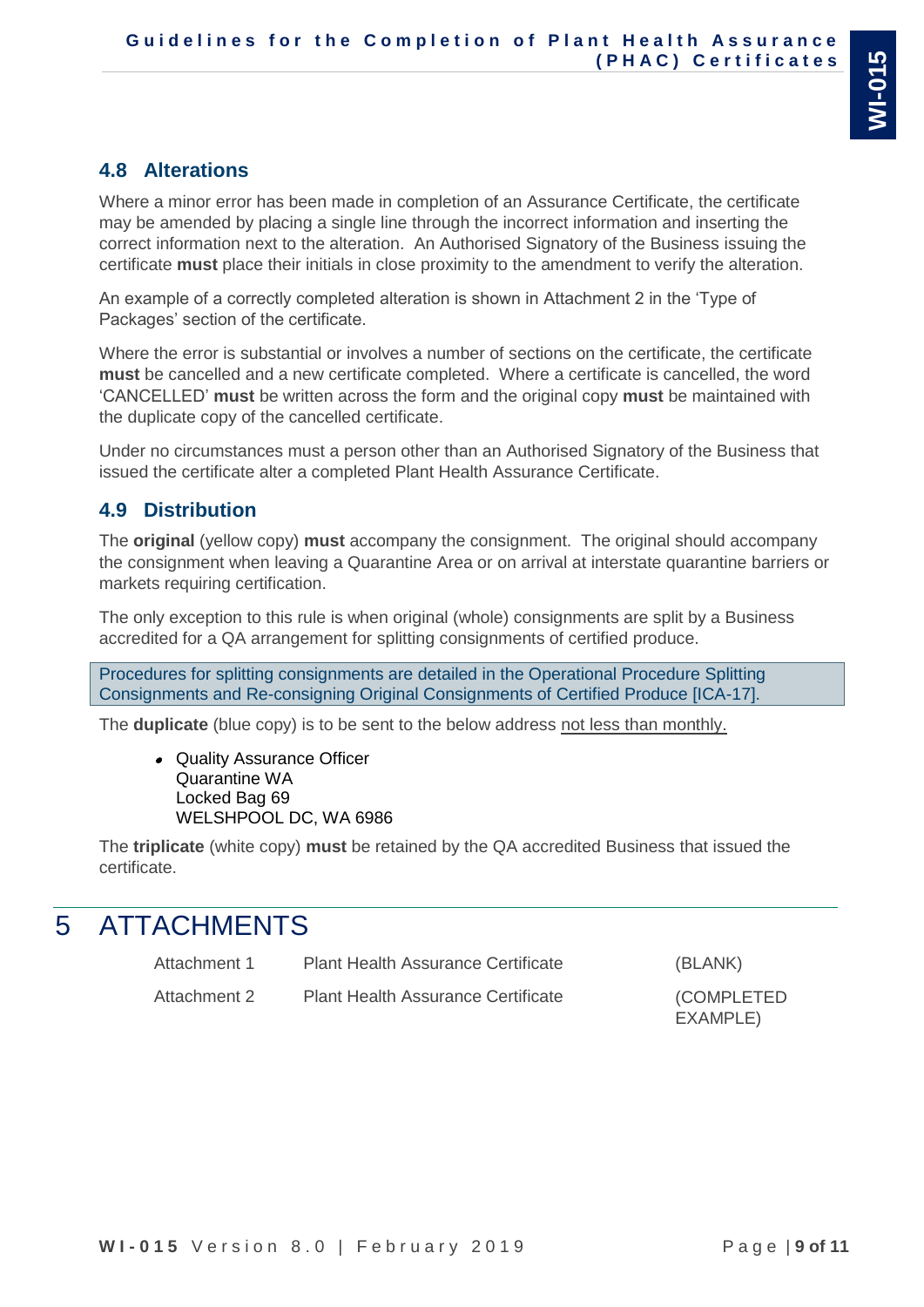|                                                  | Department of<br><b>Agriculture and Food</b> |
|--------------------------------------------------|----------------------------------------------|
| <b>GOVERNMENT OF</b><br><b>WESTERN AUSTRALIA</b> |                                              |

ORIGINAL (Yellow) - Consignment Copy DUPLICATE (Blue) - Quarantine WA Copy TRIPLICATE (White) - Business (Book) Copy

| <b>Certificate Number:</b>                                                                                                                                                        |  |                                |  |
|-----------------------------------------------------------------------------------------------------------------------------------------------------------------------------------|--|--------------------------------|--|
|                                                                                                                                                                                   |  | Business Specific Information* |  |
| Dispatch Date:                                                                                                                                                                    |  | Ref No:                        |  |
| Arrival Date:                                                                                                                                                                     |  | PO No:                         |  |
| * These items display business specific information entered at<br>the discretion of the consignor. They do not represent any part<br>of the certifying conditions of the produce. |  |                                |  |

## **Plant Health Assurance Certificate**

Biosecurity and Agriculture Management (Quality Assurance and Accreditation) Regulations 2013

All accreditation details must be completed. Please print clearly and initial any alterations

| <b>Consignment Details</b>                                    | <b>Certification Details</b> |                                               |           |
|---------------------------------------------------------------|------------------------------|-----------------------------------------------|-----------|
| Consignor                                                     | <b>IP Number</b>             | <b>Facility Number</b>                        | Procedure |
| Name                                                          | w                            | D                                             |           |
| A<br>Address                                                  |                              | Accredited Business That Prepared The Produce |           |
|                                                               | Name                         |                                               |           |
| Consignee                                                     | Address                      | E                                             |           |
| Name                                                          |                              |                                               |           |
| B<br>Address                                                  | <b>Grower or Packer</b>      |                                               |           |
|                                                               | Name                         |                                               |           |
| <b>Re-consigned To</b>                                        | Address                      | F                                             |           |
| (Splitting consignments or re-consigning whole consignments). |                              |                                               |           |
| Name                                                          |                              | <b>Other Facilities Supplying Produce</b>     |           |
| C<br>Address                                                  |                              | G                                             |           |
|                                                               |                              |                                               |           |

| <b>Number</b><br>οf<br>Packages | Type of<br>Packages (e.g.<br>trays, cartons) | Type of<br>Produce | Brand Name or identifying marks<br>(As marked on packages) | Date Code<br>(As marked on<br>packages) | <b>Authorisation for Split</b><br><b>Consignment</b>      |
|---------------------------------|----------------------------------------------|--------------------|------------------------------------------------------------|-----------------------------------------|-----------------------------------------------------------|
| м                               |                                              |                    |                                                            |                                         |                                                           |
|                                 |                                              |                    |                                                            |                                         | Affix Authorisation Stamp to<br>Split / Re-consignee here |
|                                 |                                              |                    |                                                            |                                         |                                                           |

**Treatment Details** 

| <b>Treatment</b> | Chemical (Active Ingredient) | <b>Treatment Date</b> | Concentration / Duration and Temperature |
|------------------|------------------------------|-----------------------|------------------------------------------|
| N                | $\overline{\phantom{0}}$     | ю                     |                                          |
|                  |                              |                       |                                          |
|                  |                              |                       |                                          |
|                  |                              |                       |                                          |

**Additional Certification / Codes** 

R

**Declaration** 

I, an authorised Signatory of the accredited business that prepared the plants or plant produce described above, hereby declare that the plants or plant produce have been prepared in the business's approved facilities in accordance with the business's Certification Assurance arrangement and that the details shown above are true and correct in every particular. I acknowledge that it is an offence under the Biosecurity and Agriculture<br>Management (Quality Assurance and Accreditation) Regulations 2013 to issue as false statements in certificates and declarations.

| Authorised Signatory's Name (Please Print) | Signature | Date |  |
|--------------------------------------------|-----------|------|--|
|                                            |           | U    |  |

Copyright © Western Australian Agriculture Authority, 2013

QWA - BAM209 0112